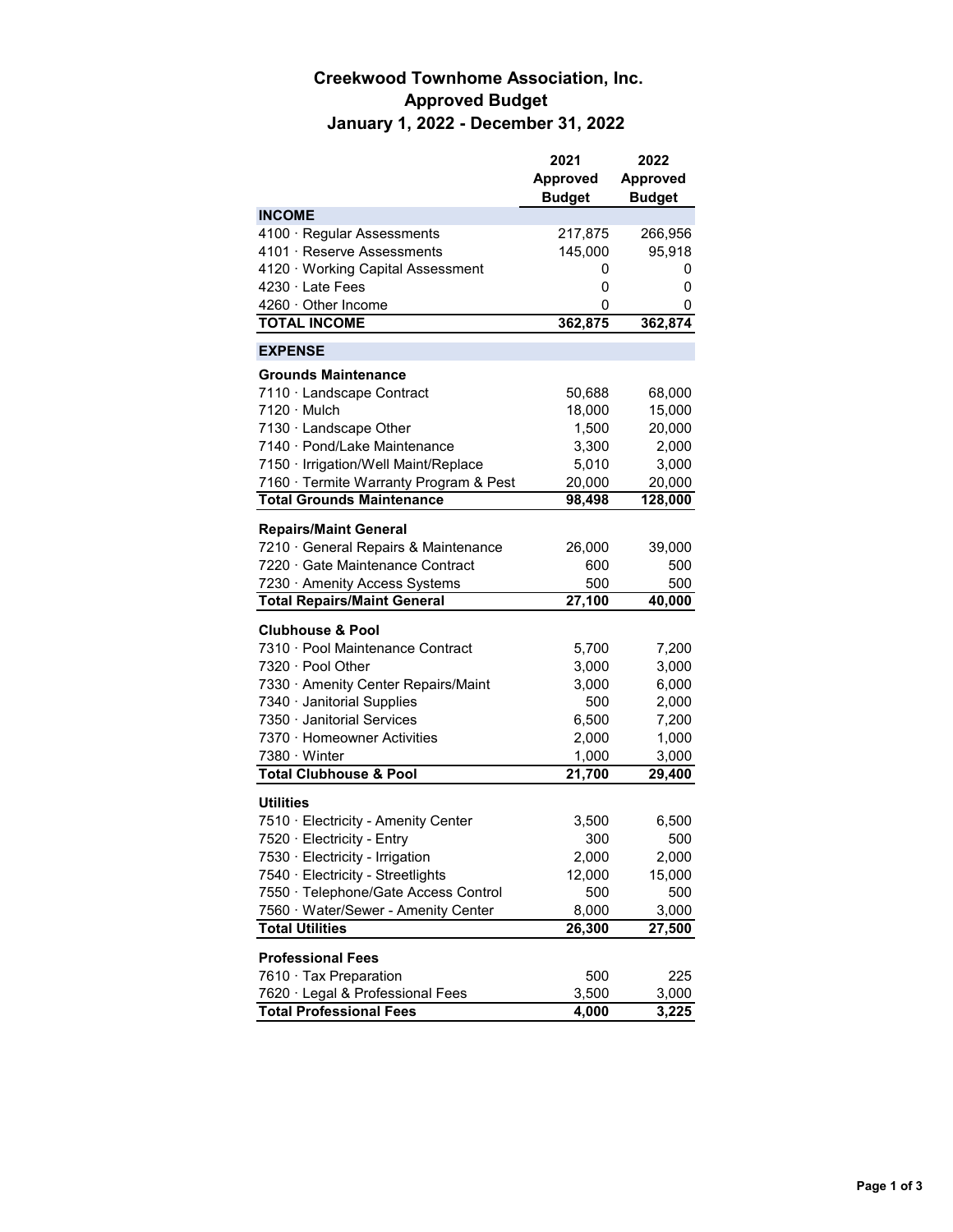|                                      | 2021<br><b>Approved</b><br><b>Budget</b> | 2022<br><b>Approved</b><br><b>Budget</b> |
|--------------------------------------|------------------------------------------|------------------------------------------|
| <b>Insurance</b>                     |                                          |                                          |
| 7710 Directors & Officers            | 1,250                                    | 1,500                                    |
| 7720 General, Property & Liability   | 5,500                                    | 6,000                                    |
| 7730 · Worker's Comp                 | 1,000                                    | 1,000                                    |
| <b>Total Insurance</b>               | 7,750                                    | 8,500                                    |
| <b>Administration</b>                |                                          |                                          |
| 7810 Administration Other            | 2,500                                    | 1,500                                    |
| 7820 Corporate Annual Report         | 161                                      | 100                                      |
| 7830 · Coupons                       | 50                                       | 50                                       |
| 7835 · Bank Charges                  | 36                                       | 250                                      |
| 7840 · Internet Access               | 1,440                                    | 835                                      |
| 7850 · Miscellaneous                 | 6.000                                    | 5.000                                    |
| 7860 · Postage                       | 500                                      | 500                                      |
| 7870 · Management Fee                | 18,540                                   | 19,096                                   |
| 7880 · Office Supplies               | 1,000                                    | 1,000                                    |
| 7890 · Collections Expense           | 800                                      | 500                                      |
| 7895 · Bad Debt Expense              | 1,500                                    | 1,500                                    |
| <b>Total Administration</b>          | 32,527                                   | 30,331                                   |
| Other                                |                                          |                                          |
| 7450 · Reserve Assessment Allocation | 145,000                                  | 95,918                                   |
| <b>Total Other</b>                   | 145,000                                  | 95,918                                   |
|                                      |                                          |                                          |
| <b>TOTAL EXPENSES</b>                | 362,875                                  | 362,874                                  |

| <b>MONTHLY ASSESSMENT</b> | 2021                | 2022   |
|---------------------------|---------------------|--------|
| <b>MAINTENANCEL \$</b>    | $162.11$ S          | 198.63 |
| <b>RESERVES</b> \$        | $107.89$ \$         | 71.37  |
| TOTAL S                   | $270.00$ $\vert$ \$ | 270.00 |

| <b>Total Units</b>         | 112 |
|----------------------------|-----|
| <b>Times Paid Per Year</b> | 12  |